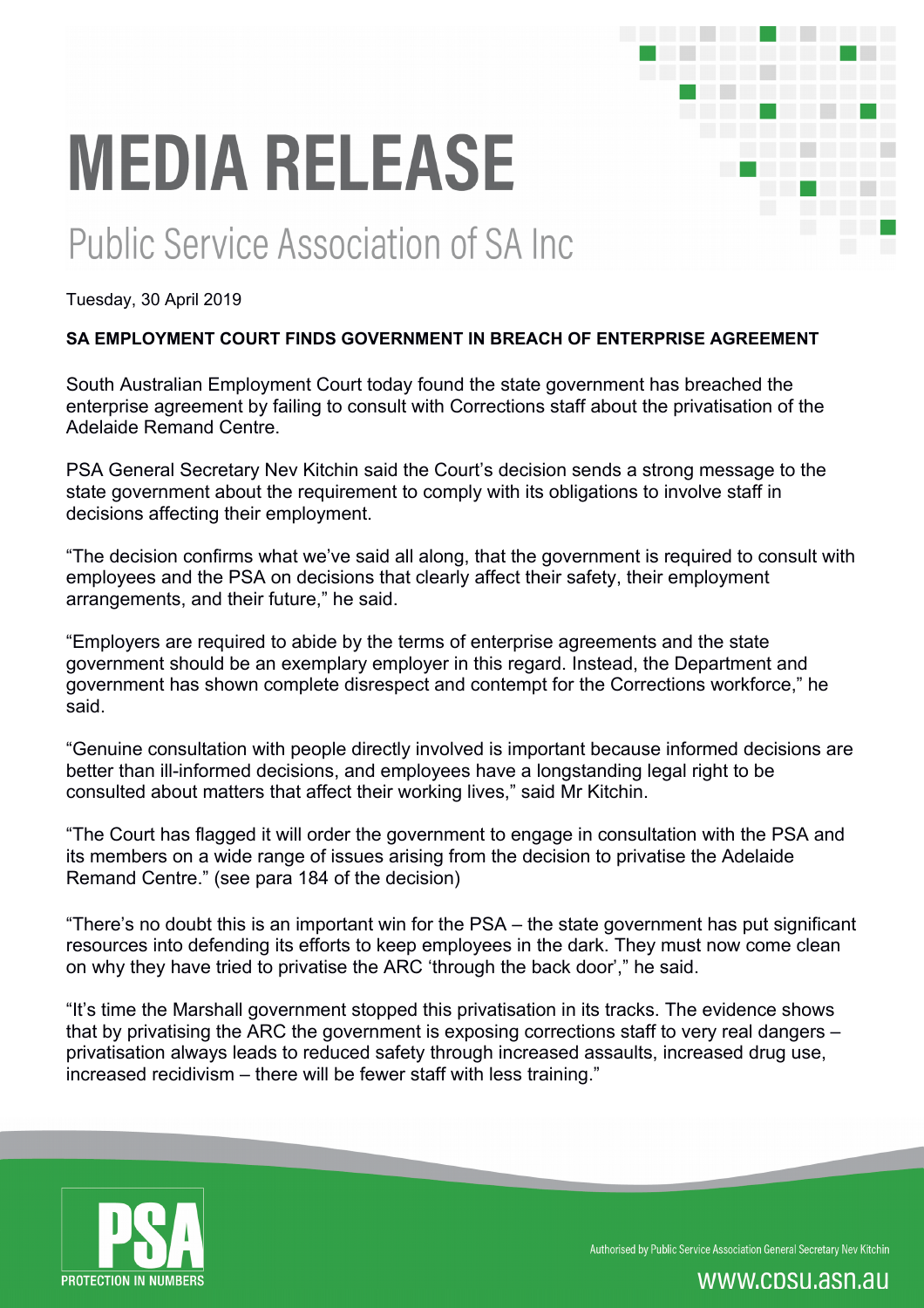"Serco, the company that won the contract for the Remand Centre has a scandalous track record when it comes to managing private corrections facilities," he concluded.

#### **SERCO'S RECORD SPEAKS FOR ITSELF**

Serco has an extensive history of high-profile scandals and failure to meet contractual obligations associated with its business operations. This history has been extensively documented.

In Australia Serco's operation of the South Queensland Correctional Centre was the subject of scathing criticism from the Queensland Crime and Corruption Commission.

In New Zealand Serco lost their contract for the Mount Eden prison and were fined \$8m following widespread evidence of understaffing and poor supervision and reports of extreme violence and neglect.

In the UK Serco been the subject of criminal and statutory inquiries.

#### **WESTERN AUSTRALIA**

September 2018 Acacia Prison, Western Australia: Prison sources, including prison officers, went public with concerns about serious issues, describing Acacia as a "dangerous and unsafe work environment" - "a powder keg waiting to explode." These issues included overcrowding, severe understaffing (as few as 83 officers to 1400 prisoners), and staff corruption, with Acacia officers charged last year for smuggling drugs and sexual misconduct. Other issues included appointments outside of the prison taking months to organise and confirm and medical, dental and psychiatric appointments being cancelled due to a lack of transport services.

Wandoo Reintegration Facility: WA's Wandoo Reintegration Facility was operated by Serco from 2012 until 2018 when it was returned to Government control with plans to re-purpose the facility as a dedicated drug and alcohol rehabilitation prison for women. Premier Mark McGowan said that bringing the facility back into public hands would save taxpayers' money. "We have to stop the revolving door of re-offending when it comes to drug and alcohol addiction, particularly with meth."

#### **QUEENSLAND**

Queensland Crime and Corruption Commission Taskforce Flaxton – an examination of corruption risks and corruption in Queensland prisons which reported in December 2018.

Specific issues identified by the Taskforce included: The use of excessive force, overcrowding, misuse of authority, introduction of contraband, and inappropriate relationships.

In relation to private prisons (Serco operates Southern Queensland Correctional Centre) it makes the following specific finding:

The State is responsible for the humane containment, supervision and rehabilitation of offenders. A significant proportion of prisoners will be detained in one of Queensland's two privately operated prisons — AGCC and SQCC. This marketised approach, where prisons are operated by private, profit-driven organisations, disconnects the State from direct responsibility